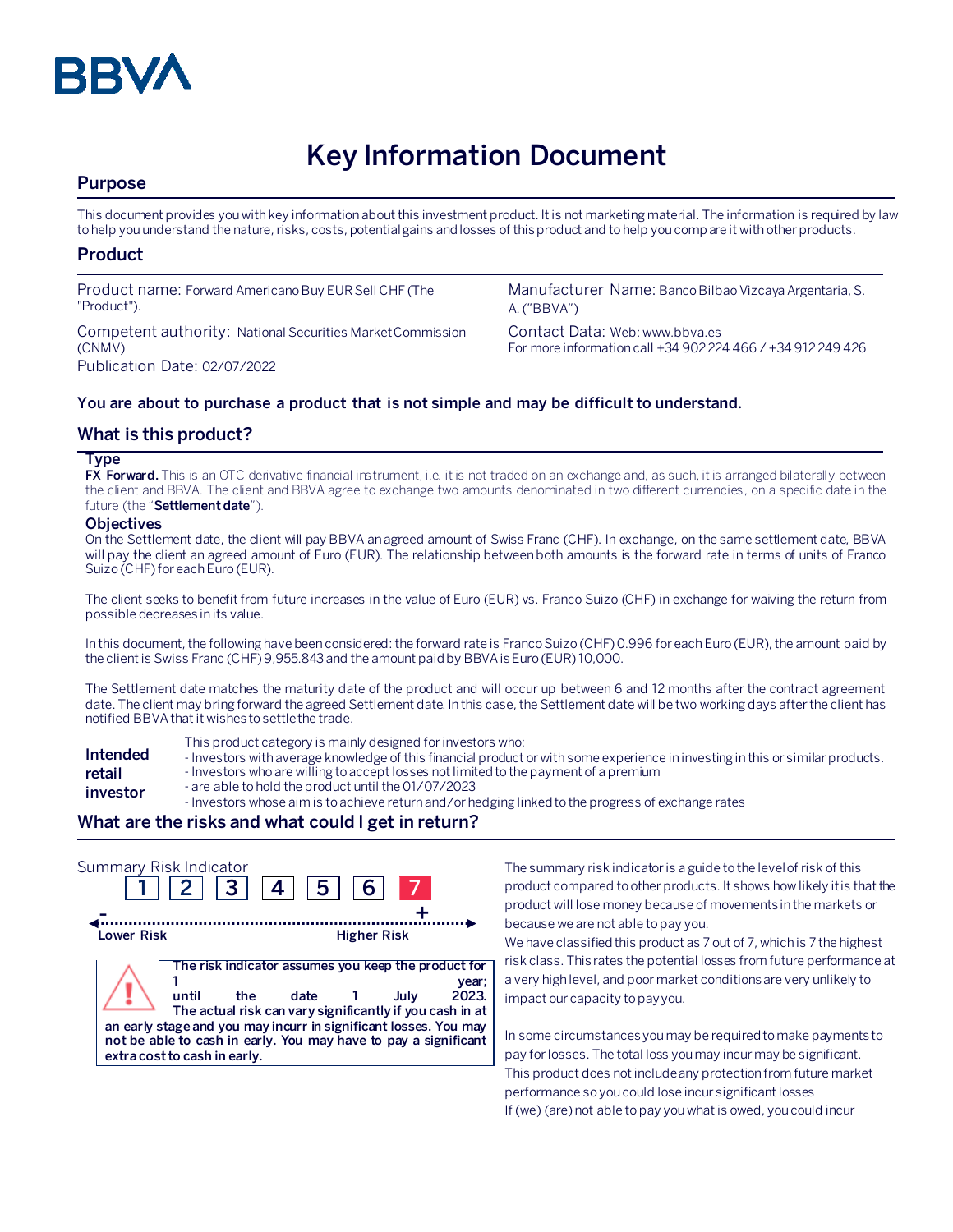#### significant losses.

## Performance Scenarios

Market developments in the future cannot be accurately predicted. The scenarios shown are only an indication of some of the p ossible outcomes based on recent returns. Actual returns could be lower.

| Nominal Amount EUR 10,000 |                                            |                       |  |  |  |
|---------------------------|--------------------------------------------|-----------------------|--|--|--|
| <b>Scenarios</b>          |                                            | 1 year final maturity |  |  |  |
| Stress scenario           | What you might get back or pay after costs | EUR-2,817             |  |  |  |
|                           | Loss over nominal amount each year         | $-28.17%$             |  |  |  |
| Unfavourable<br>scenario  | What you might get back or pay after costs | <b>EUR-701</b>        |  |  |  |
|                           | Loss over nominal amount each year         | $-7.01%$              |  |  |  |
| Moderate<br>scenario      | What you might get back or pay after costs | EUR-106               |  |  |  |
|                           | Loss over nominal amount each year         | $-1.06%$              |  |  |  |
| Favourable<br>scenario    | What you might get back or pay after costs | <b>EUR448</b>         |  |  |  |
|                           | Loss over nominal amount each year         | 4.48%                 |  |  |  |

This table shows the money you could get back or pay over the next 1 year, under different scenarios, assuming a Nominal Value of EUR 10,000.The scenarios shown illustrate how your Nominal Amount could perform. You can compare them with the scenarios of other products.The scenarios presented are an estimate of future performance based on evidence from the past on how the value of this investment Nominal Amount varies, and are not an exact indicator. What you get will vary depending on how the market performs and how long you keep the Nominal Amount/product.

The stress scenario shows what you might get back or pay in extreme market circumstances, and it does not take into account the situation where we are not able to pay you. The figures shown include all the costs of the product itself, and includes the costs of your advisor or distributor. The figures do not take into account your personal tax situation, which may also affect how much you get back.

# **What happens if BBVA is unable to pay out?**

The customer would suffer a financial loss. In addition, this product is not covered by the Deposit Guarantee Fund for Financial Institutions or any other guarantee system or guarantor.

In the event of the resolution of BBVA (the process that would apply if BBVA were unviable or if it were foreseeable that it would become unviable in the near future and for reasons of public interest and financial stability it is necessary to avoid it going bankrupt), this product could be converted into shares or the payment obligations undertaken by BBVA to the customer could be reduced and the customer could therefore suffer losses.

## **What are the costs?**

The Reduction in Yield (RIY) shows what impact the total costs you pay will have on the performance of the product. The total costs take into account one-off, ongoing and incidental costs

The amounts shown here are the cumulative costs of the product itself, for three different holding periods. They include potential early exit penalties. The figures assume a Nominal Value of 10,000 EUR. he figures are estimates and may change in the future.

#### **Costs Over Time**

| Nominal Amount EUR 10,000       |                                                                    |  |  |  |
|---------------------------------|--------------------------------------------------------------------|--|--|--|
| Scenarios                       | If you cash in at the end of the recommended holding period 1 year |  |  |  |
| Total costs                     | EUR 39.74                                                          |  |  |  |
| Impact on return (RIY) per year | 0.40%                                                              |  |  |  |
| Composition of costs            |                                                                    |  |  |  |

The table below shows:

- the impact each year of the different types of costs on the performance of the product at the end of the recommended holding period;
- the meaning of the different cost categories.

| This table shows the impact on return per year |                                |          |                                                                                                                                                                                   |  |  |
|------------------------------------------------|--------------------------------|----------|-----------------------------------------------------------------------------------------------------------------------------------------------------------------------------------|--|--|
| One-off<br>costs                               | Entry costs                    | 0.40%    | The impact of the costs you pay when entering your investment. The impact of the costs already<br>included in the price. This includes the costs of distribution of your product. |  |  |
|                                                | Exit costs                     | 0.00%    | The impact of the costs of exiting your investment when it matures                                                                                                                |  |  |
| Ongoing<br>costs                               | Portfolio<br>transaction costs | $0.00\%$ | The impact of the costs of us buying and selling underlying investments for the product.                                                                                          |  |  |